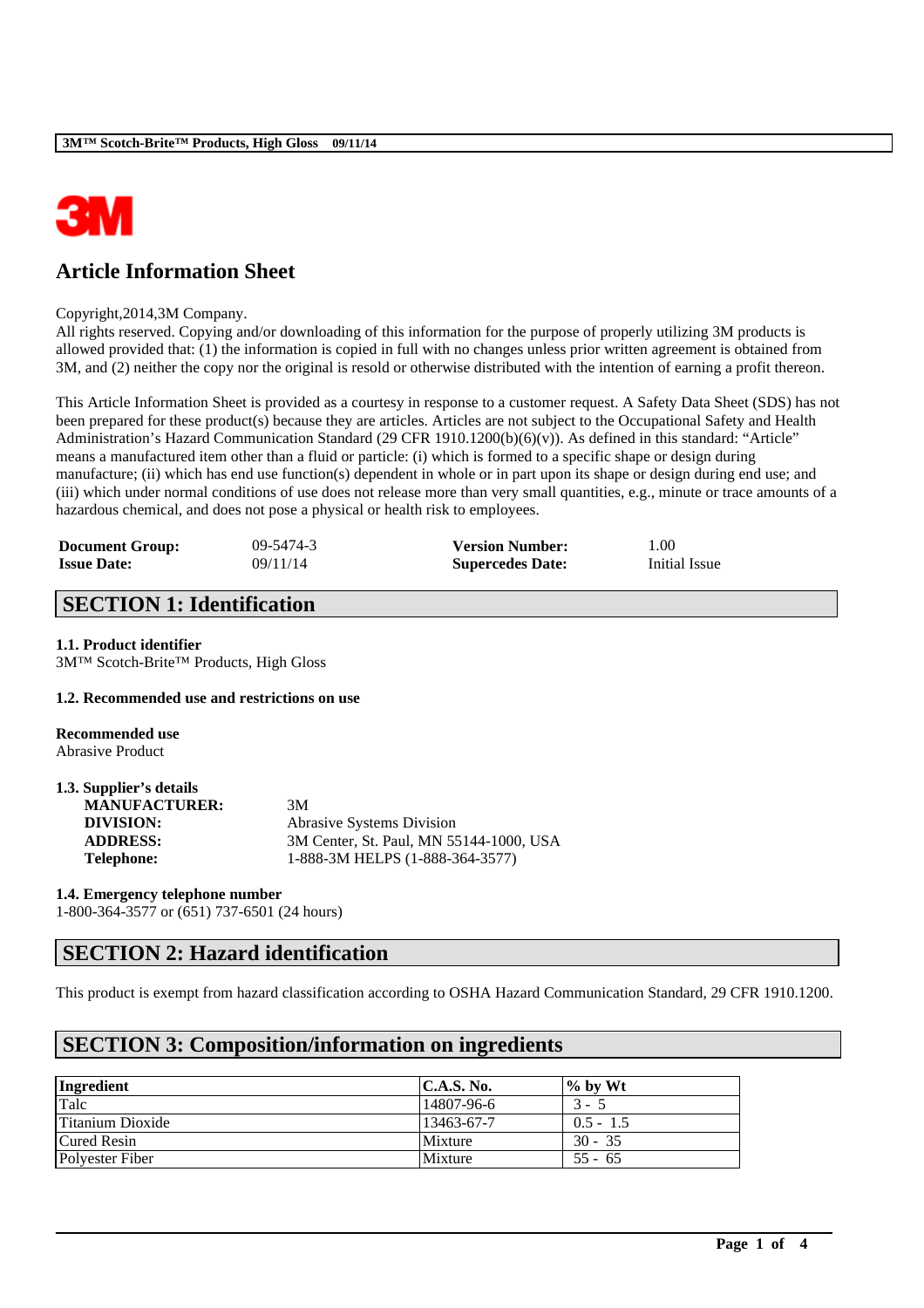## **SECTION 4: First aid measures**

### **4.1. Description of first aid measures**

#### **Inhalation:**

No need for first aid is anticipated.

### **Skin Contact:**

No need for first aid is anticipated.

### **Eye Contact:**

No need for first aid is anticipated.

### **If Swallowed:**

No need for first aid is anticipated.

## **SECTION 5: Fire-fighting measures**

In case of fire: Use a fire fighting agent suitable for ordinary combustible material such as water or foam.

## **SECTION 6: Accidental release measures**

### **6.1. Personal precautions, protective equipment and emergency procedures**

Not applicable.

### **6.2. Environmental precautions**

Not applicable.

### **6.3. Methods and material for containment and cleaning up**

Not applicable.

## **SECTION 7: Handling and storage**

### **7.1. Precautions for safe handling**

This product is considered to be an article which does not release or otherwise result in exposure to a hazardous chemical under normal use conditions.

### **7.2. Conditions for safe storage including any incompatibilities**

No special storage requirements.

## **SECTION 8: Exposure controls/personal protection**

This product is considered to be an article which does not release or otherwise result in exposure to a hazardous chemical under normal use conditions. No engineering controls or personal protective equipment (PPE) are necessary.

\_\_\_\_\_\_\_\_\_\_\_\_\_\_\_\_\_\_\_\_\_\_\_\_\_\_\_\_\_\_\_\_\_\_\_\_\_\_\_\_\_\_\_\_\_\_\_\_\_\_\_\_\_\_\_\_\_\_\_\_\_\_\_\_\_\_\_\_\_\_\_\_\_\_\_\_\_\_\_\_\_\_\_\_\_\_\_\_\_\_

## **SECTION 9: Physical and chemical properties**

### **9.1. Information on basic physical and chemical properties**

**General Physical Form:** Solid **Specific Physical Form:** Non-Woven Material Odor, Color, Grade: **Solid Abrasive Product** Solid Abrasive Product **Odor threshold** *Not Applicable*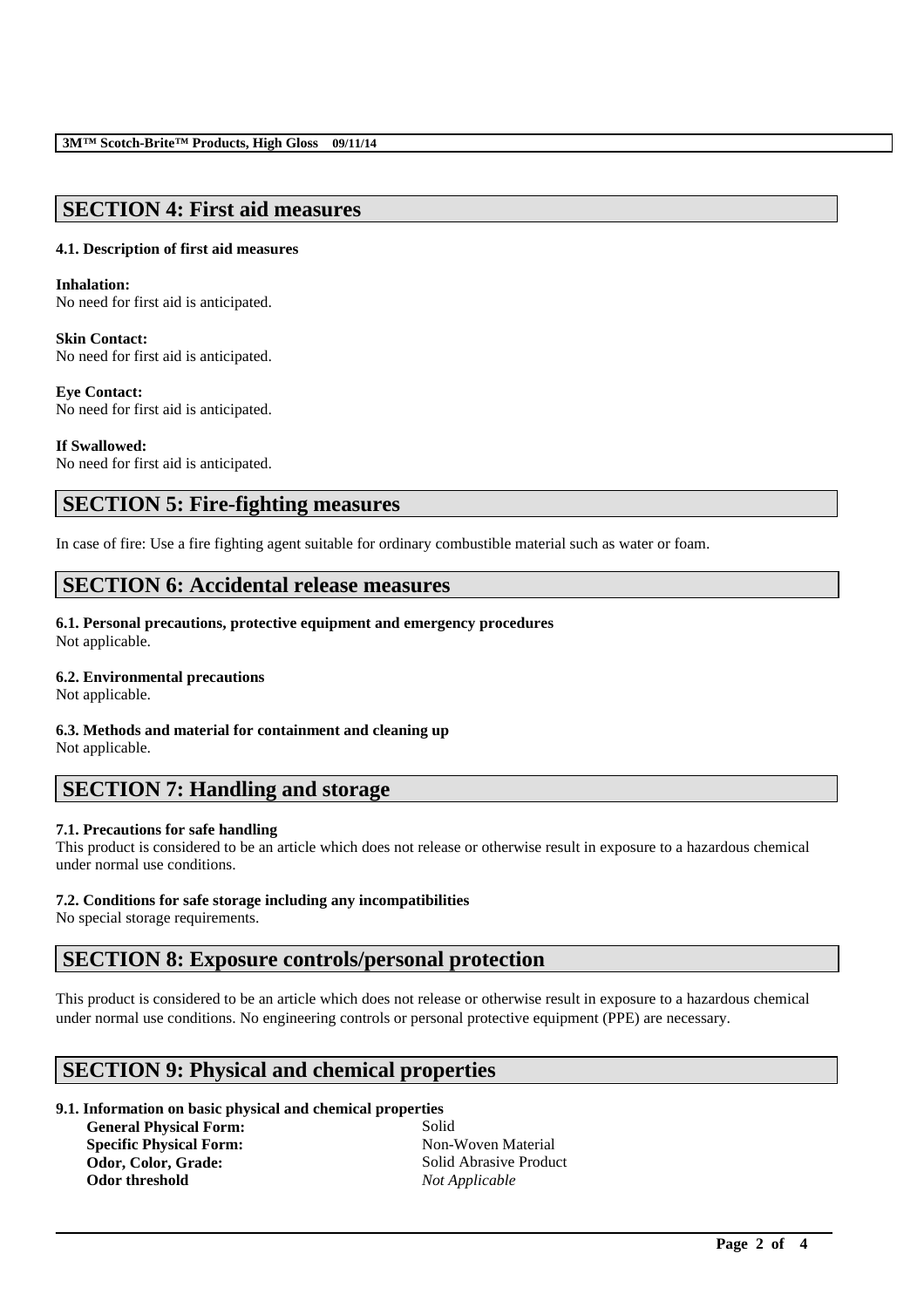| pН                                      | Not Applicable |
|-----------------------------------------|----------------|
| <b>Melting point</b>                    | Not Applicable |
| <b>Boiling Point</b>                    | Not Applicable |
| <b>Flash Point</b>                      | Not Applicable |
| <b>Evaporation rate</b>                 | Not Applicable |
| Flammability (solid, gas)               | Not Classified |
| <b>Flammable Limits(LEL)</b>            | Not Applicable |
| <b>Flammable Limits(UEL)</b>            | Not Applicable |
| <b>Vapor Pressure</b>                   | Not Applicable |
| <b>Vapor Density</b>                    | Not Applicable |
| <b>Specific Gravity</b>                 | Not Applicable |
| <b>Solubility In Water</b>              | Not Applicable |
| Solubility- non-water                   | Not Applicable |
| Partition coefficient: n-octanol/ water | Not Applicable |
| <b>Autoignition temperature</b>         | Not Applicable |
| <b>Decomposition temperature</b>        | Not Applicable |
| <b>Viscosity</b>                        | Not Applicable |
|                                         |                |

## **SECTION 10: Stability and reactivity**

This material is considered to be non reactive under normal use conditions.

## **SECTION 11: Toxicological information**

#### **Inhalation:** No health effects are expected

**Skin Contact:** No health effects are expected

**Eye Contact:** No health effects are expected

**Ingestion:** No health effects are expected

### **Additional Information:**

This product, when used under reasonable conditions and in accordance with the directions for use, should not present a health hazard. However, use or processing of the product in a manner not in accordance with the product's directions for use may affect the performance of the product and may present potential health and safety hazards.

## **SECTION 12: Ecological information**

This article is expected to present a low environmental risk either because use and disposal are unlikely to result in a significant release of components to the environment or because those components that may be released are expected to have insignificant environmental impact.

\_\_\_\_\_\_\_\_\_\_\_\_\_\_\_\_\_\_\_\_\_\_\_\_\_\_\_\_\_\_\_\_\_\_\_\_\_\_\_\_\_\_\_\_\_\_\_\_\_\_\_\_\_\_\_\_\_\_\_\_\_\_\_\_\_\_\_\_\_\_\_\_\_\_\_\_\_\_\_\_\_\_\_\_\_\_\_\_\_\_

## **SECTION 13: Disposal considerations**

Dispose of contents/container in accordance with the local/regional/national/international regulations.

# **SECTION 14: Transport Information**